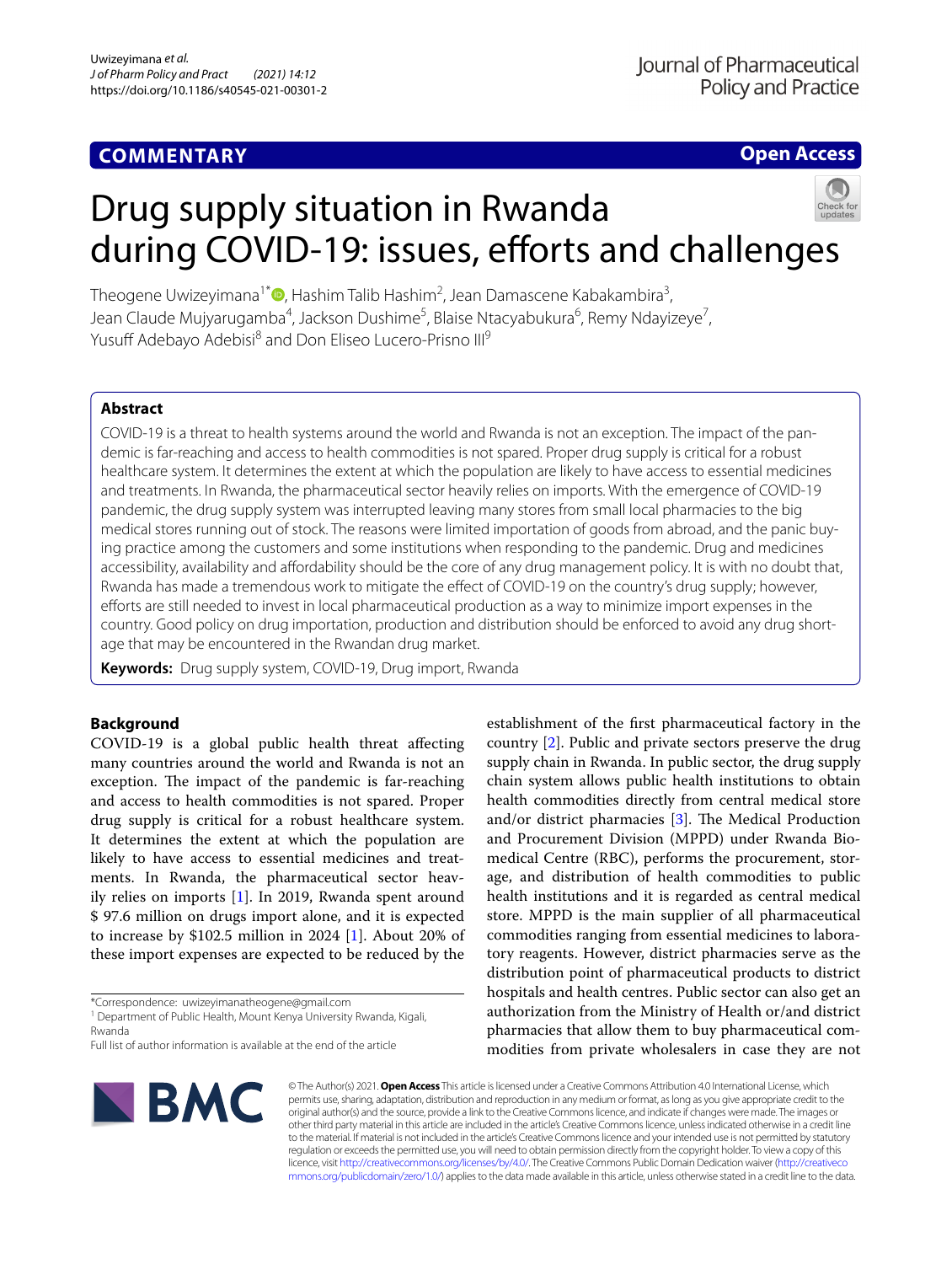in their stores. In private sector, many wholesale pharmaceutical companies import drugs directly from international manufacturers, and local drug compounding pharmacies. Community pharmacies and private health clinics or hospitals get medical commodities from these private wholesalers.

With the emergence of COVID-19 pandemic, the drug supply system was interrupted leaving many stores from small local pharmacies to the big medical stores running out of stock. The reasons were limited importation of goods from abroad (mainly china and India), and the panic buying practice among the customers and some institutions when responding to the pandemic, and avoiding falling in possible health commodities shortage. The government of Rwanda restricted the movement of people crossing the borders, but allowed the passage of goods and cargo as a way to keep the continuous supply of goods including health commodities. However, since the demand is too high and no current local drug manufacturers to compensate the available gap, the drug shortage continues to be a major issue in some settings. Drug and medicines accessibility, availability and afordability should be the core of any drug management policy [\[4](#page-3-3)]; however, it is unwarranted to consider that in a country with limited local manufacturing. This paper aims at providing the details on current situation of drug supply chain in Rwanda, and the eforts and shortfalls faced in times of COVID-19 pandemic.

# **Current eforts**

Despite Rwanda being afected by the current COVID-19 pandemic, diferent global institutions and bodies have recognized the efforts made to contain the spread of the virus. Maintaining the continuous supply of health commodities to COVID-19 patients as well as general population is the challenging issue that requires regular monitoring. However, Rwanda realized that it could only deal with such scenario through a properly coordinated and multi-sectoral approach [\[5](#page-3-4)]. Many factors infuence the current efforts to maintain the country's drug supply amid the pandemic.

# **Political commitment**

At the beginning of the COVID-19 pandemic, a multiministerial committee was established, and led by the prime minister. The team is not only dealing with the implementation of COVID-19 response and containment plans, but also ensures the continuous availability of essential health commodities to the COVID-19 patients, frontline workers as well as general population. Rwanda welcomed the support of several partners, and made advisory team of scientists to help the COVID-19 Joint Task Force (JTF)  $[6]$  $[6]$ . The panic practice of buying too many drugs and other health commodities that was adopted by Rwandese due to the pandemic was controlled. This was done by establishing the regulations that require pharmacists to serve customers with limited quantities per person and with proper judgements. The government endorsed the local manufacturing of COVID-19 response equipment ranging from hand sanitizers, to other personal protective equipment (PPE). The security of the country was maintained and all pharmacies, hospitals and many other essential businesses were greenlighted to continue the services but using 50% of the employees to avoid overcrowding. This allowed the patients on long-term treatments and chronic diseases to access drugs when needed. Rwanda is blessed with good governance and strong cooperation between its citizens and local leaders, and this has hugely contributed to good responses made to contain the virus and ensure medicine security is prioritized.

# **Economic stability**

Prior to the COVID-19 pandemic, Rwanda was among the Africa's fastest growing economies. Economic growth exceeded 10% in 2019, and the strong growth was expected in 2020. This was highly contributed by the large public investments in the implementation of the national strategy of transformation [[7\]](#page-3-6). Many pharmaceutical companies are currently investing in the country, with ApexBiotech being the frst company licensed by Rwanda Food and Drug Authority (RFDA) to start its operations, and it is currently in the fnal establishment phase [[2\]](#page-3-1). In a bid to avoid the redirection of fscal resources to the COVID-19 emergency response, the World Bank Group provided Rwanda with a credit of \$ 14.25 million to fund the Rwanda COVID-19 Emergency Response Project [[7\]](#page-3-6). Rwanda has a clear economic plan that attracts foreign investors, and pharmaceutical sector is facing a considerable growth in this case.

#### **Price control**

Medicines were generally afordable in Rwanda prior to the pandemic. The prices of essential medicines and drugs in public sectors are lower compared to the international procurement prices. In private sectors, the prices are double, but still it is 30% below the international reference prices [\[8](#page-3-7)]. During the pandemic, the country faced an increase in drug and health commodities demand with limited importations, and this resulted in some prices of the pharmaceutical products being raised above the normal range. However, the Rwandan Ministry of Trade and Industry warned, inspected and fned any company that raised the prices of essential commodities including pharmaceuticals amid the pandemic  $[9]$  $[9]$ . The list of pharmaceuticals on high demand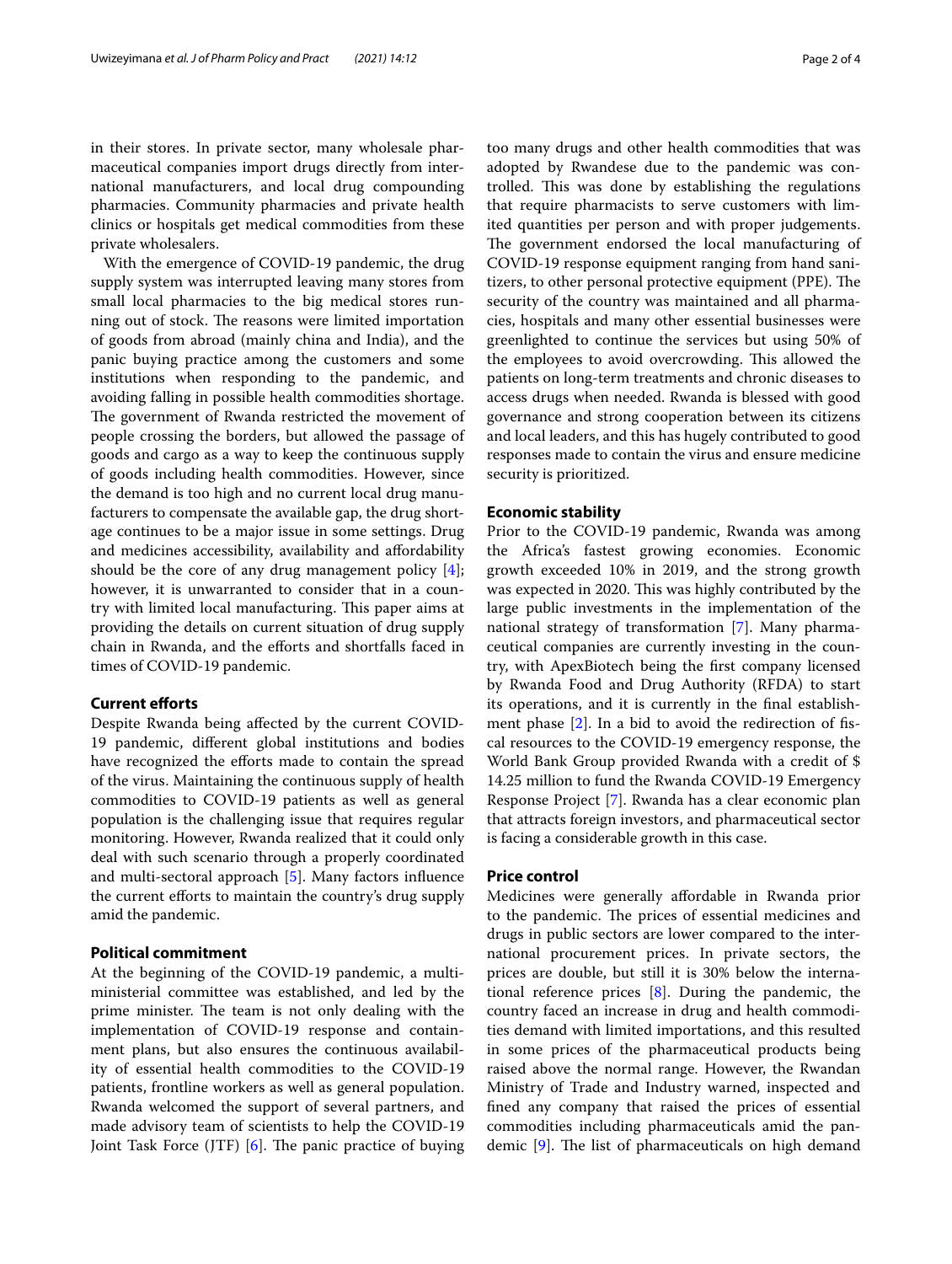was publicly posted with their prices and qualities, and pharmacies were requested to comply with it.

# **Privatization of pharmaceutical sector**

Rwanda is currently privatizing the pharmaceutical sector. This is because the current regulations restrict MPPD from contacting and importing pharmaceuticals directly from international manufacturers. In this case, MPPD uses intermediate suppliers that import drugs and other pharmaceutical products from manufacturers and sell them with increased prices that make health commodities quite expensive for public sectors. Therefore, Rwanda Medical Supply (RMS) is in its introductory phase to replace MPPD [[10\]](#page-3-9). RMS will serve as the central medical store that has its full authorization to negotiate prices and import directly from international manufacturers. District pharmacies will continue to serve as a distribution points and warehouses of RMS, and public health institutions will obtain all pharmaceutical products and medical equipment directly from there. District pharmacies will no longer be commercial entities, and this will reduce the pharmaceutical costs as well as public healthcare cost in general. The adaptation of the privatization policy will reduce the lead-time of pharmaceuticals as well as mitigate the country's drug supply shortage.

## **Challenges**

Rwanda like many other African countries relies on China and India for their medicine security  $[11]$  $[11]$ . This has been a trending issue for years and with the COVID-19 pandemic, the scenario worsened. The pharmaceutical industry is among the hardest hit by the COVID-19 pandemic, due to the increase in demand with limited access to low materials. In Rwanda, drug supply chain is mainly challenged by lack of enough local drug manufacturers and high dependence on international manufacturers. Although the country has made it easy to start and operate businesses for both local and foreigners, there is a huge investment gap in pharmaceutical sector. Lack of capacity to manufacture good formulations because of skills gap on product development and formulation expertise, is not only the Rwandan challenge, but also for the whole East African Community (EAC) [\[12](#page-3-11)]. Even though, most of East African countries borders were closed during the pandemic, the trade of essential businesses like food and pharmaceuticals were waived, allowing Rwanda to continue the consumption of drugs manufactured in other EAC member states. However, due to the fact that Kenyan pharmaceutical sector was also challenged by limited access to low materials and the fght to satisfy its local market [[13](#page-3-12)], Rwanda pharmaceutical supply shortage persisted.

Indian-owned pharmaceutical companies in Rwanda are the ones that dominate the market. They sell drugs to local wholesalers at reasonable prices and local wholesalers add some amount of money as a proft since they are commercial entities. This brings uncertainty in the drug market, and with COVID-19, many products became high-priced. During the time of COVID-19, all the big pharmaceutical companies, whether Indian or locally owned, were challenged by the export restrictions imposed by India and many other supplying countries  $[14]$  $[14]$ . This led to shortage of drugs and other health commodities in the Rwandan market. The prices of different drugs increased regardless of whether they are selling new stocks, or the stocks made before the pandemic. Some local pharmaceutical companies have shifted their tension from making their owned local products, to manufacturing hand sanitizers, facemasks and many other PPEs that are currently needed in the fght against COVID-19. This has led to complete shortage of some products that are usually needed by the population. Since other non-essential businesses were closed, Rwanda is also facing an upsurge in new pharmacy businesses, which increases the pharmaceuticals demand and competition in the market.  $[15]$  $[15]$  $[15]$  The delay of ApexBiotech pharmaceutical company to start its operation that was expected in April 2020 has also contributed to the existing medicines and drug shortage, as it was to reduce 20% of pharmaceutical import.

# **Conclusion**

Rwanda, like many other African countries, needs to strengthen the pharmaceutical sector. It is with no doubt that, Rwanda has made a tremendous work to mitigate the efect of COVID-19 on the country's drug supply; however, efforts are still needed to invest in local pharmaceutical production as a way to minimize import expenses in the country. Good policy on drug importation, production and distribution should be enforced to avoid any drug shortage that may be encountered in the Rwandan drug market. We also recommend that Rwanda should invest in herbal medicine research towards ensuring medicine security in the country.

#### **Abbreviations**

MPPD: Medical Production and Procurement Division; RBC: Rwanda Biomedi‑ cal Centre; JTF: Joint Task Force; PPE: Personal protective equipment; RFDA: Rwanda Food and Drug Authority; RMS: Rwanda Medical Supply; EAC: East African Community.

#### **Acknowledgements**

Special thanks to the invited reviewers as well for their insightful comments.

#### **Authors' contributions**

TU, HTH, YAA and DELP wrote the draft of the manuscript, collected data and literature. JD, RN, BN, JCM and JDK assisted with data collection, article